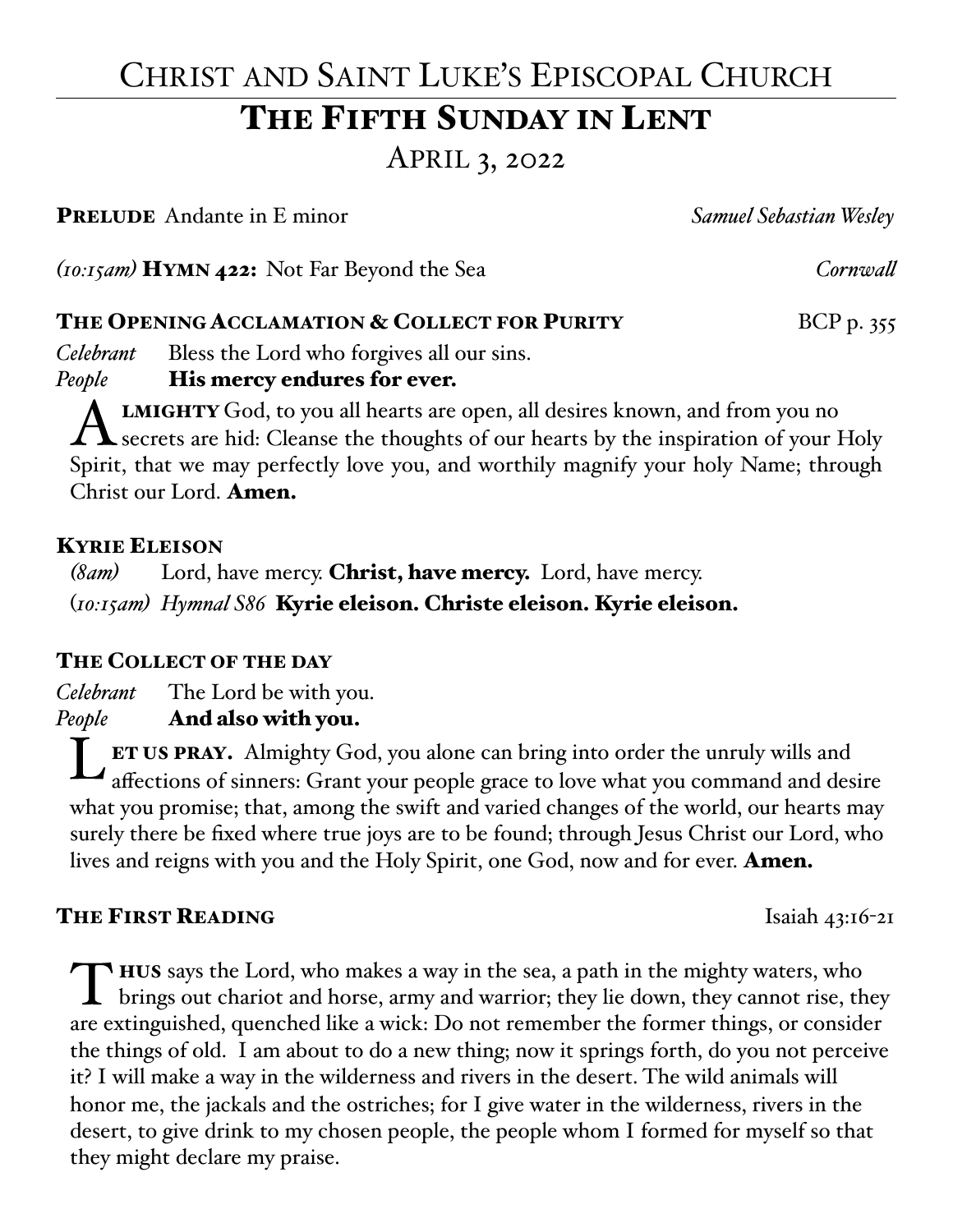*Reader* Hear what the Spirit is saying to God's People. *People* Thanks be to God.

#### HYMN 675: Take Up Your Cross *Bourbon*

| <b>THE GOSPEL</b> | Remain standing.                                            | John $12:1-8$ |
|-------------------|-------------------------------------------------------------|---------------|
| Gospeller         | The Holy Gospel of our Lord Jesus Christ according to John. |               |
| People            | <b>Glory to you, Lord Christ.</b>                           |               |

 $\Gamma$  IX days before the Passover Jesus came to Bethany, the home of Lazarus, whom he had raised from the dead. There they gave a dinner for him. Martha served, and Lazarus was one of those at the table with him. Mary took a pound of costly perfume made of pure nard, anointed Jesus' feet, and wiped them with her hair. The house was filled with the fragrance of the perfume. But Judas Iscariot, one of his disciples (the one who was about to betray him), said, "Why was this perfume not sold for three hundred denarii and the money given to the poor?" (He said this not because he cared about the poor, but because he was a thief; he kept the common purse and used to steal what was put into it.) Jesus said, "Leave her alone. She bought it so that she might keep it for the day of my burial. You always have the poor with you, but you do not always have me."

| Gospeller | The Gospel of the Lord.     |
|-----------|-----------------------------|
| People    | Praise to you, Lord Christ. |

**THE SERMON THE SERMON CONNETY THE Reverend Vincent Connery** 

#### THE PRAYERS OF THE PEOPLE, FORM VI

*The Leader and People pray responsively*

In peace, we pray to you, Lord God.

For all people in their daily life and work; For our families, friends, and neighbors, and for those who are alone.

For this community, the nation, and the world; For all who work for justice, freedom, and peace.

For the just and proper use of your creation; For the victims of hunger, fear, injustice, and oppression.

For all who are in danger, sorrow, or any kind of trouble; For those who minister to the sick, the friendless, and the needy.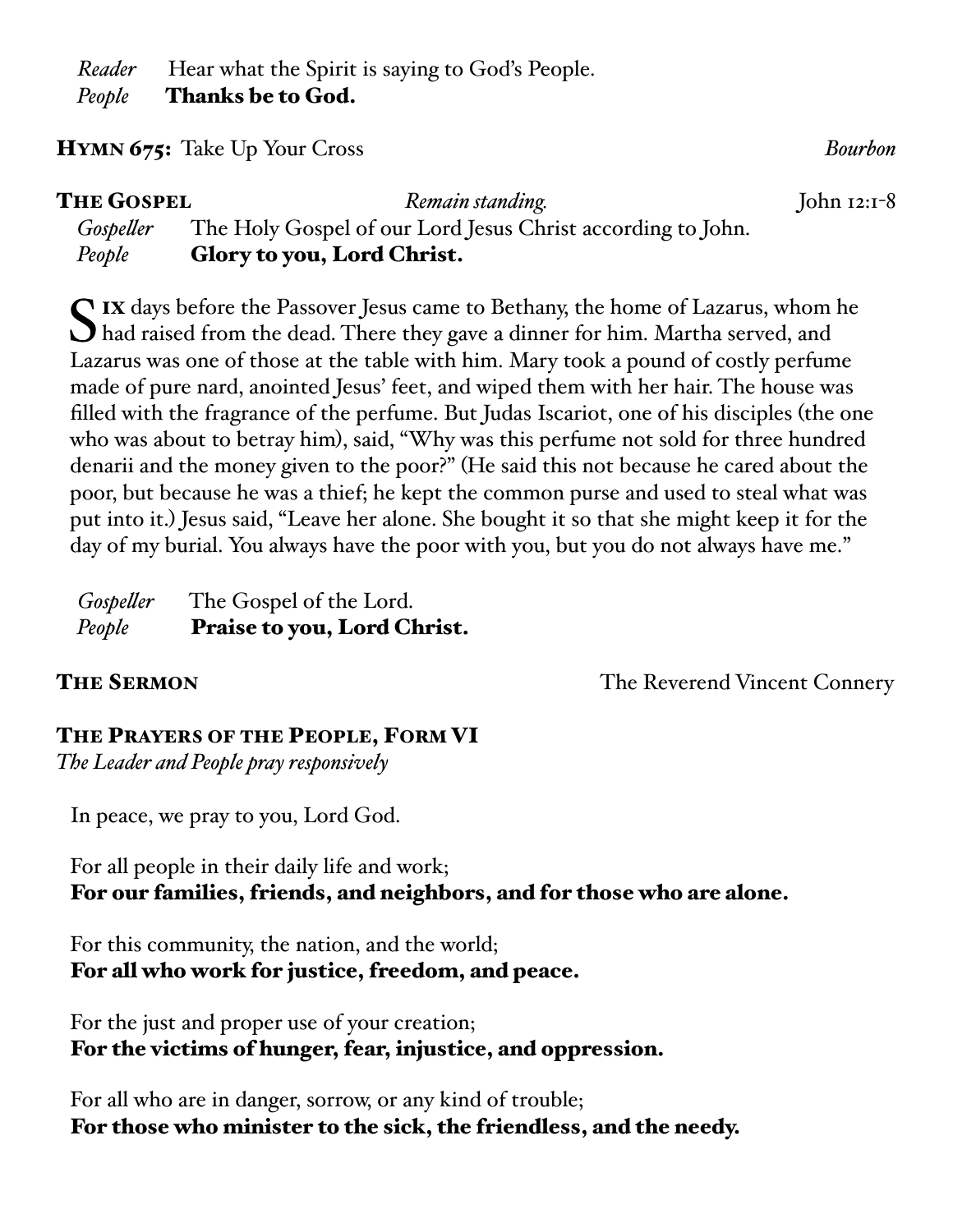### For the peace and unity of the Church of God; For all who proclaim the Gospel, and all who seek the Truth*.*

For Michael, our Presiding Bishop, and Susan, our Bishop; and for all bishops and other ministers; For all who serve God in his Church.

For the special needs and concerns of this congregation. *Silence. The People may add their own petitions.* Hear us, Lord; For your mercy is great.

We thank you, Lord, for all the blessings of this life. *Silence. The People may add their own thanksgivings.*

#### We will exalt you, O God our King; And praise your Name for ever and ever.

We pray for all who have died, that they may have a place in your eternal kingdom. *Silence. The People may add their own petitions.*

Lord, let your loving-kindness be upon them; Who put their trust in you.

We pray to you also for the forgiveness of our sins. *All kneel. Silence may be kept.*  Have mercy upon us, most merciful Father; in your compassion forgive us our sins, known and unknown, things done and left undone; and so uphold us by your Spirit that we may live and serve you in newness of life, to the honor and glory of your Name; through Jesus Christ our Lord. Amen.

*The Celebrant concludes with an absolution or a suitable Collect.*

#### THE PEACE

*Celebrant* The peace of the Lord be always with you. *People* And also with you.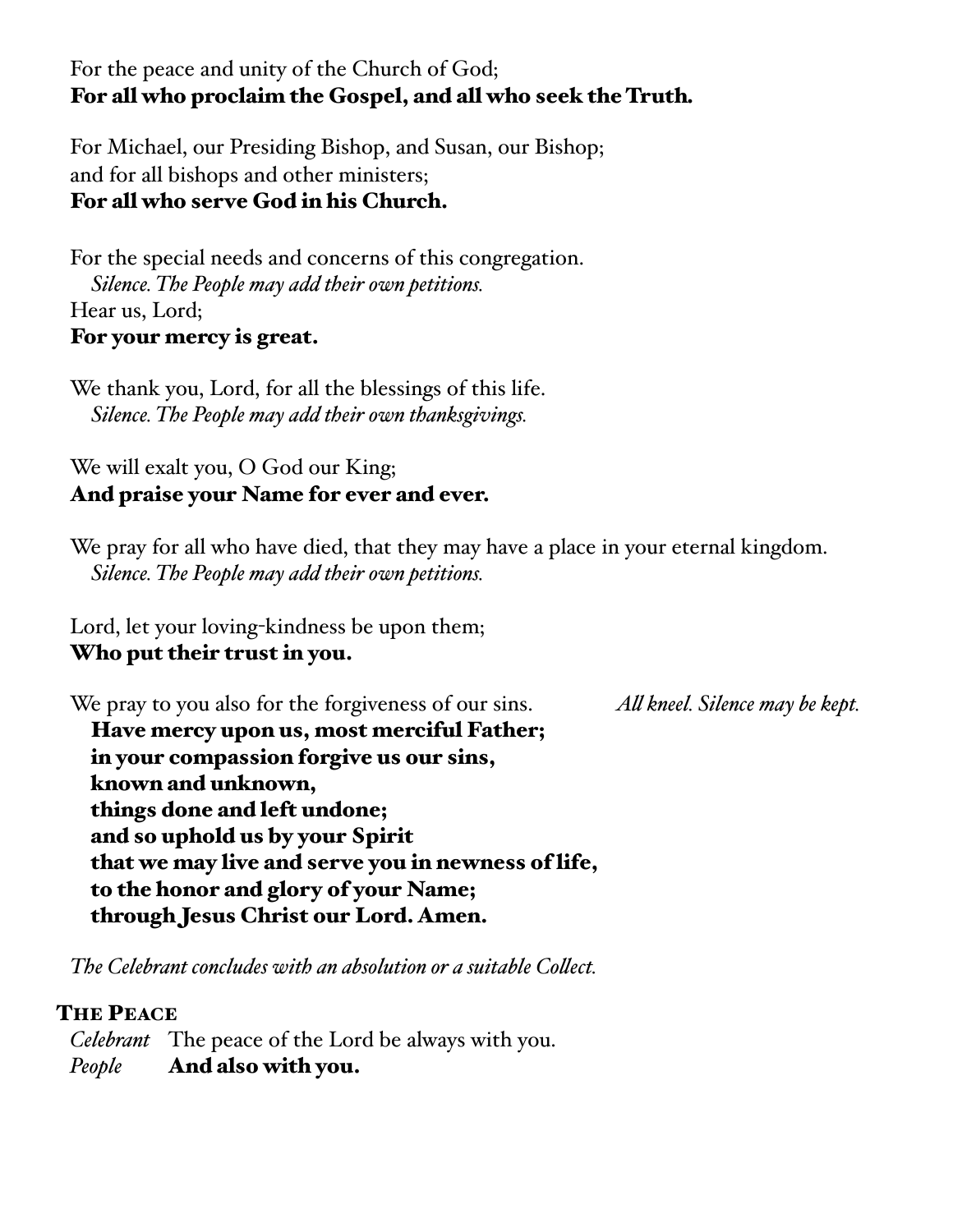#### THE HOLY COMMUNION

*(8am)* THE DOXOLOGY, Hymn 380, v. 3

*(10:15am)* OFFERTORY ANTHEM: Wash me throughly *Samuel Sebastian Wesley*

**T** ASH me throughly from my wickedness, and forgive me all my sin. For I acknowledge my faults, and my sin is every before me.

*~Psalm 51:2-3*

#### **THE GREAT THANKSGIVING** *Please stand.*

| Celebrant        | The Lord be with you.                      |
|------------------|--------------------------------------------|
| People           | And also with you.                         |
| <b>Celebrant</b> | Lift up your hearts.                       |
| People           | We lift them to the Lord.                  |
| <b>Celebrant</b> | Let us give thanks to the Lord our God.    |
| People           | It is right to give God thanks and praise. |

SANCTUS - *(8am spoken, 10:15am Sung by the Choir) Herbert Howells*

Holy, Holy, Holy Lord, God of power and might, heaven and earth are full of your glory. Hosanna in the highest. Blessed is he who comes in the name of the Lord. Hosanna in the highest.

*The Celebrant continues with Eucharistic Prayer A (BCP p. 361).*

Therefore we proclaim the mystery of faith: Christ has died. Christ is risen. Christ will come again.

And now, as our Savior Christ has taught us, we are bold to say: *(10:15am: Hymnal S119)* OUR Father, who art in heaven, hallowed be thy Name, thy kingdom come, thy will be done, on earth as it is in heaven. Give us this day our daily bread. And forgive us our trespasses, as we forgive those who trespass against us. And lead us not into temptation, but deliver us from evil. For thine is the kingdom, and the power, and the glory, for ever and ever. Amen.

#### THE BREAKING OF THE BREAD

 *A period of silence is kept. (8am)* Christ our Passover is sacrificed for us. Therefore let us keep the feast. *(10:15am) Hymnal S161* Lamb of God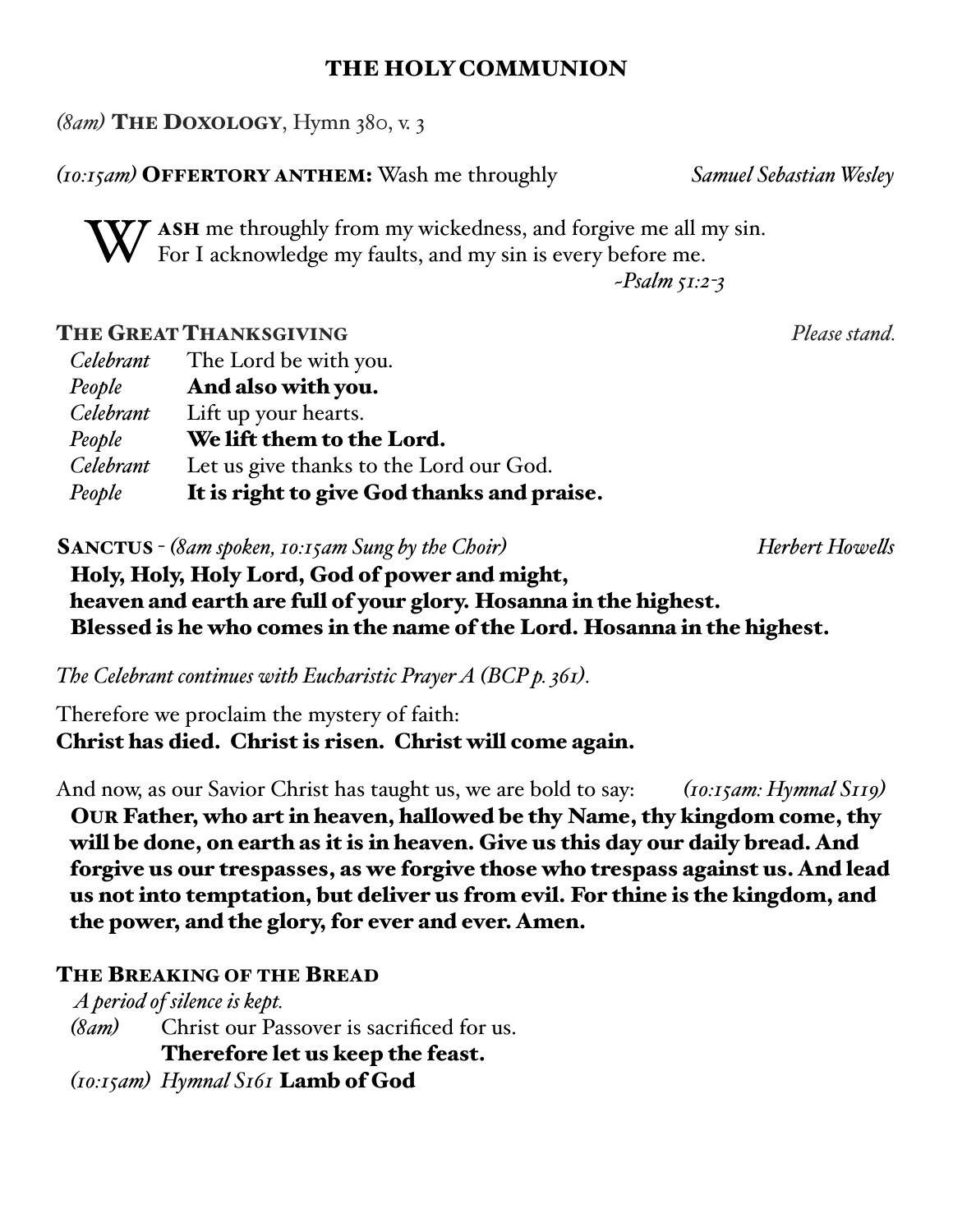#### *(10:15am)* COMMUNION ANTHEM Agnus Dei *Herbert Howells*

O Lamb of God, that takest away the sin of the world: have mercy upon us. O Lamb of God, that takest away the sin of the world: grant us thy peace.

#### THE POST-COMMUNION PRAYER *All stand or kneel.*

Let us pray. Eternal God, heavenly Father, you have graciously accepted us as living members of your Son our Savior Jesus Christ, and you have fed us with spiritual food in the Sacrament of his Body and Blood. Send us now into the world in peace, and grant us strength and courage to love and serve you with gladness and singleness of heart; through Christ our Lord. Amen.

#### THE BLESSING & THE DISMISSAL

| People    | <b>Thanks be to God.</b> |
|-----------|--------------------------|
| Celebrant | Let us bless the Lord.   |

HYMN 382: King of Glory, King of Peace *General Seminary*

POSTLUDE: Choral Song *Samuel Sebastian Wesley*

**‡‡‡**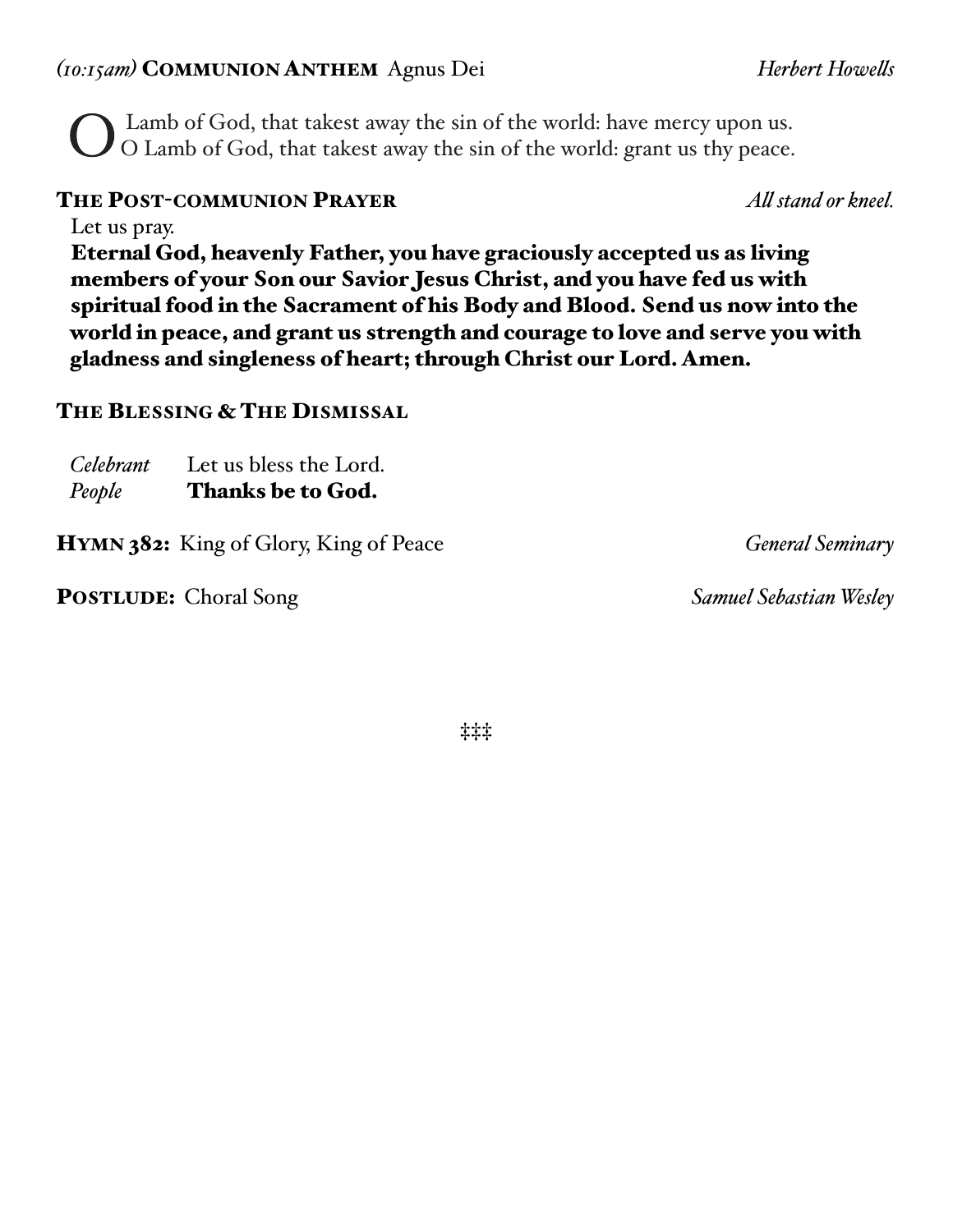#### UPCOMING EVENTS

Sunday, April 3, 5:30 pm: A Choral Evensong for Lent.

Saturday, April 9, 9am-12pm: Stripping the Palms! Join us as we prepare our palms for the Palm Sunday processional. See Meriel Burgess for more information.

Saturday, April 9, 7:30 pm: Chanticleer presented by the Virginia Arts Festival. This is a ticketed event.

Easter Flowers: One more week! Easter Flower envelopes are available in the back of the church or you may pay online by visiting our website at [christandstlukes.org/easterflowers](http://christandstlukes.org/easterflowers). Flowers may be given in thanksgiving or in memoriam, \$10.00 for an individual, \$15.00 per couple.

For Lenten resources, please visit our website [christandstlukes.org/lent.](http://christandstlukes.org/lent)

#### HOLY WEEK & EASTER SCHEDULE OF SERVICES

Sunday, April 10: 8:00 and 10:15 a.m. Palm Sunday Liturgy & Reading of the Passion Sunday, April 10: 3:00 p.m. Youth Event: A Palm Sunday Worship Experience Monday, April II: 5:30 p.m. Holy Eucharist Tuesday, April 12: 5:30 p.m. Holy Eucharist Wednesday, April 13: 5:30 p.m. Holy Eucharist

Thursday, April 14: 7:00 a.m. Holy Eucharist *(Chapel)* Thursday, April 14: 7:00 p.m. Maundy Thursday Liturgy with Foot Washing, Procession to the Altar of Repose, and Stripping of the Altar. *Fr. Noah Van Niel, preacher.* Friday, April 15: 11:15 a.m. Stations of the Cross in Stockley Gardens Friday, April 15: 12:00 p.m. Good Friday Solemn Liturgy. *Fr. Noah Van Niel, preacher.* Friday, April 15: 3:00 p.m. Walk to Easter for Families with Children Saturday, April 16: 7:00 p.m. The Great Vigil and First Eucharist of Easter *(incense)*

Easter Day, April 17: 9:00 a.m. and 11:00 a.m. Festal Eucharist with Brass *Fr. Noah Van Niel, preacher. (11:00 a.m. service with incense)*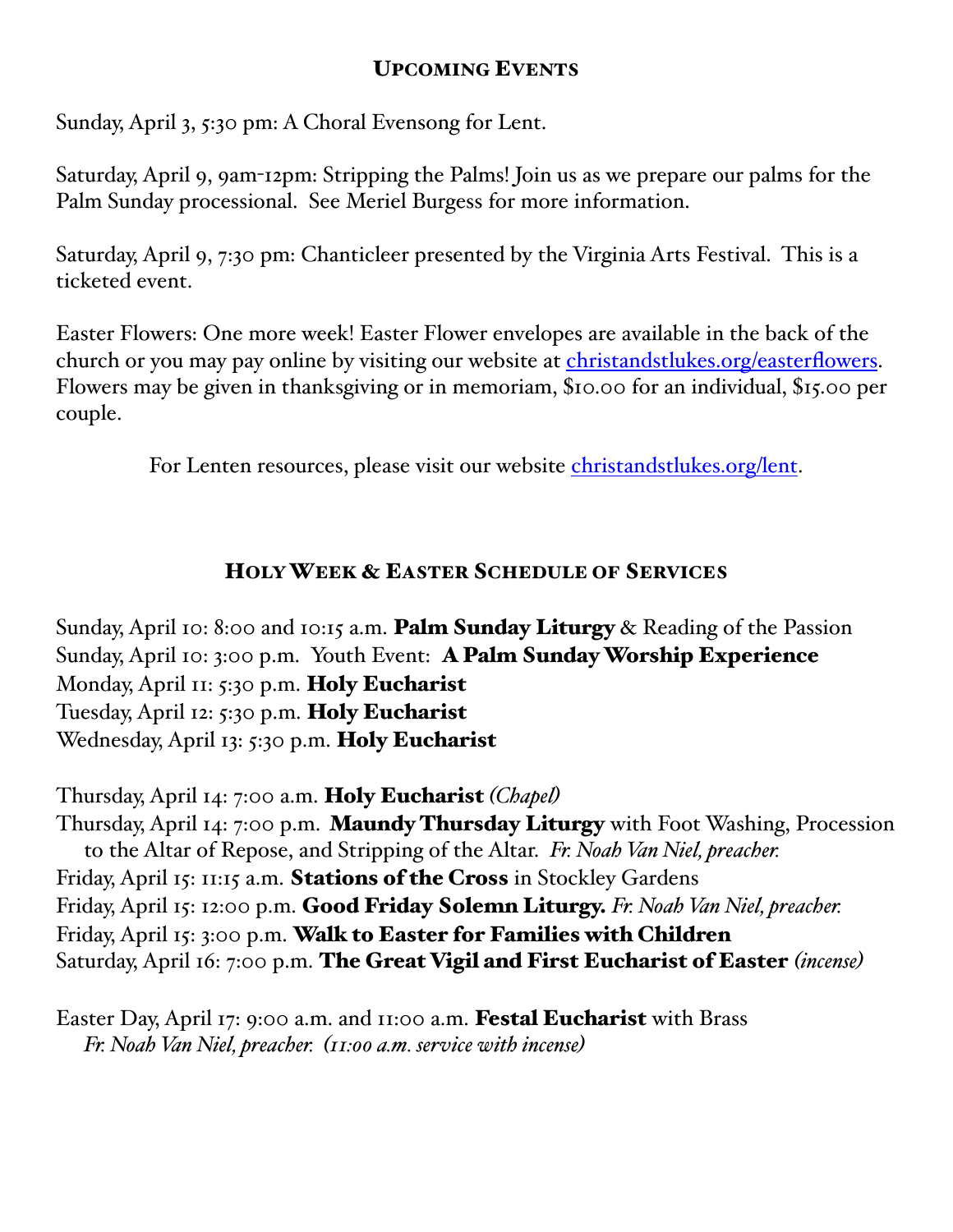#### WE INVITE YOUR PRAYERS

*If you would like to be added to the Prayer List, please contact a member of clergy or BJ Taylor, Facilitator for Pastoral and Congregational Care (*[taylorasc@aol.com](mailto:taylorasc@aol.com)*).*

In the Anglican Cycle of Prayer, The Anglican Church in Nigeria.

In the Diocesan Cycle of Prayer, St. Paul's, St. Stephen's, and St. Peter's in Norfolk.

We pray for the repose of the soul of Reginald Buchanan (Bucky) Henry.

We pray for those who are facing illness, surgery, injury or adversity, especially: John Camp, Lorenz Connelly, David Davenport, Bernie Ham, Patsy Hatem, Rose McAree, Chip Rogers, Alex Rutecki, Mavis Stapleton, Janice Strange, and Ellie Weeks, and for the safety and well-being of Keith Scharnhorst, currently deployed; and Catherine Schweitzer, presently serving in the US embassy in the Republic of Georgia.

#### Those who ask for our continuing prayers:

Dean Atkinson, Carolyn Baker, Carter Bernert, Catherine Blackwood, Suzanne Bolt, Tom Bolt, Barbara Clancy, Lottie Cochran, Dana Coltrin, Cathy Craig, Marilyn Gindroz, Patsy Johnson, Frank Kirchner, Wayne Lundie, Bahman Massoud, Mary Helen McCoy, Pat Rueppel, Julia and Eily Scruggs-Coy, Barb Schafer, Mary Smith, Chris Traylor, Irene Wenger, Connie Williams, and Wayland Yoder.

### Our loved ones needing continuing prayers:

Mason Beers, Retta Brassfield, Ethelene, Doris Graves, Bea Greenlaw, Cyndie Hitch, John Hull, Dr. Bryan Lewis, Max Masters, Tracy (Mary McQuown's brother), Francis Lanneau Newton, Jason Primm, Dennis Provost, Gwendolyn Sinclair, Misty Taylor, Sheldon Griswold Weeks, and we pray for the ministry of the Diocese of Bukavu in the Democratic Republic of the Congo and the Congolese people. Pray especially for the women who are victims of of gender-based violence and the hundreds of displaced persons as militia attacks continue in the DRC.

### This week's Birthdays: April 4-10

Brad Atkins, Steve Bernick, Carly Broadwell, Leigh D'Angelo, Alison Darden, Madison Finke, James Hickman, Lauren Ipock, Leslie Ipock, Tommy Johnson, Frank Kirchner, CeCe Martin, Jackson McGrady, Tucker McGrady, Kim Norton, Dixon O'Donnell, and Luke Sturges.

### This week's Anniversaries: April 4-10

Larry and Carter Bernert, Ray and Valerie Harrington.